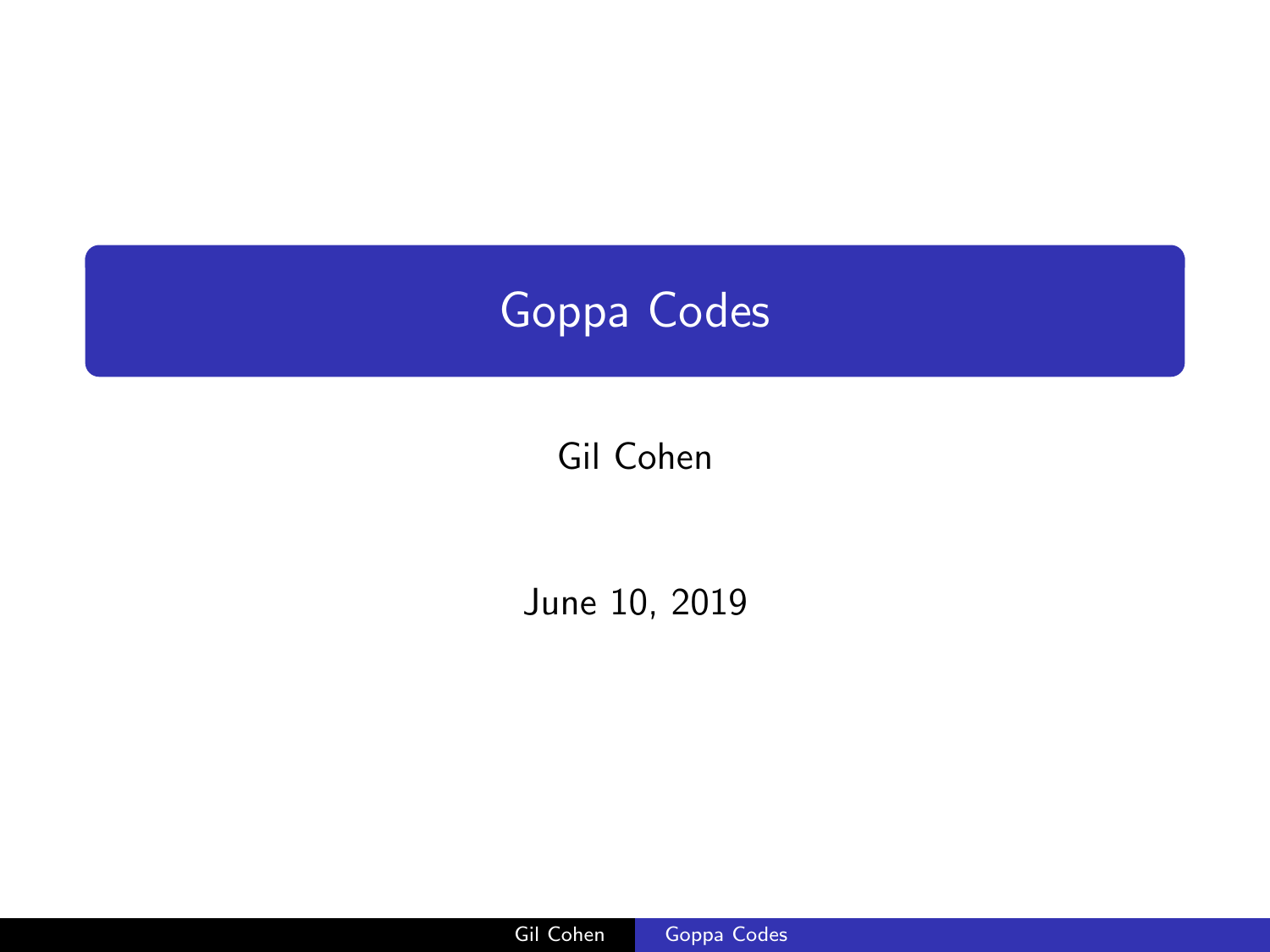## Without further ado

#### Definition

Let  $L/\mathbb{F}_q$  be a function field associated to a nonsingular complete curve X with rational points  $P_0, \ldots, P_n$ . Let  $r > 0$  be a parameter. We define the Goppa code

$$
C = \{(\alpha(P_1), \ldots, \alpha(P_n)) \mid \alpha \in \mathcal{L}(rP_0)\} \subseteq \mathbb{F}_q^n.
$$

#### Theorem

Let g be the genus of  $X$ . Then,  $C$  is a linear code of dimension (at least)  $k = r - g + 1$  and distance (at least)  $n - r$ . In particular,

$$
\rho+\delta\geq 1-\frac{g+1}{n},
$$

where  $\rho$ ,  $\delta$  are the rate and relative distance, respectively.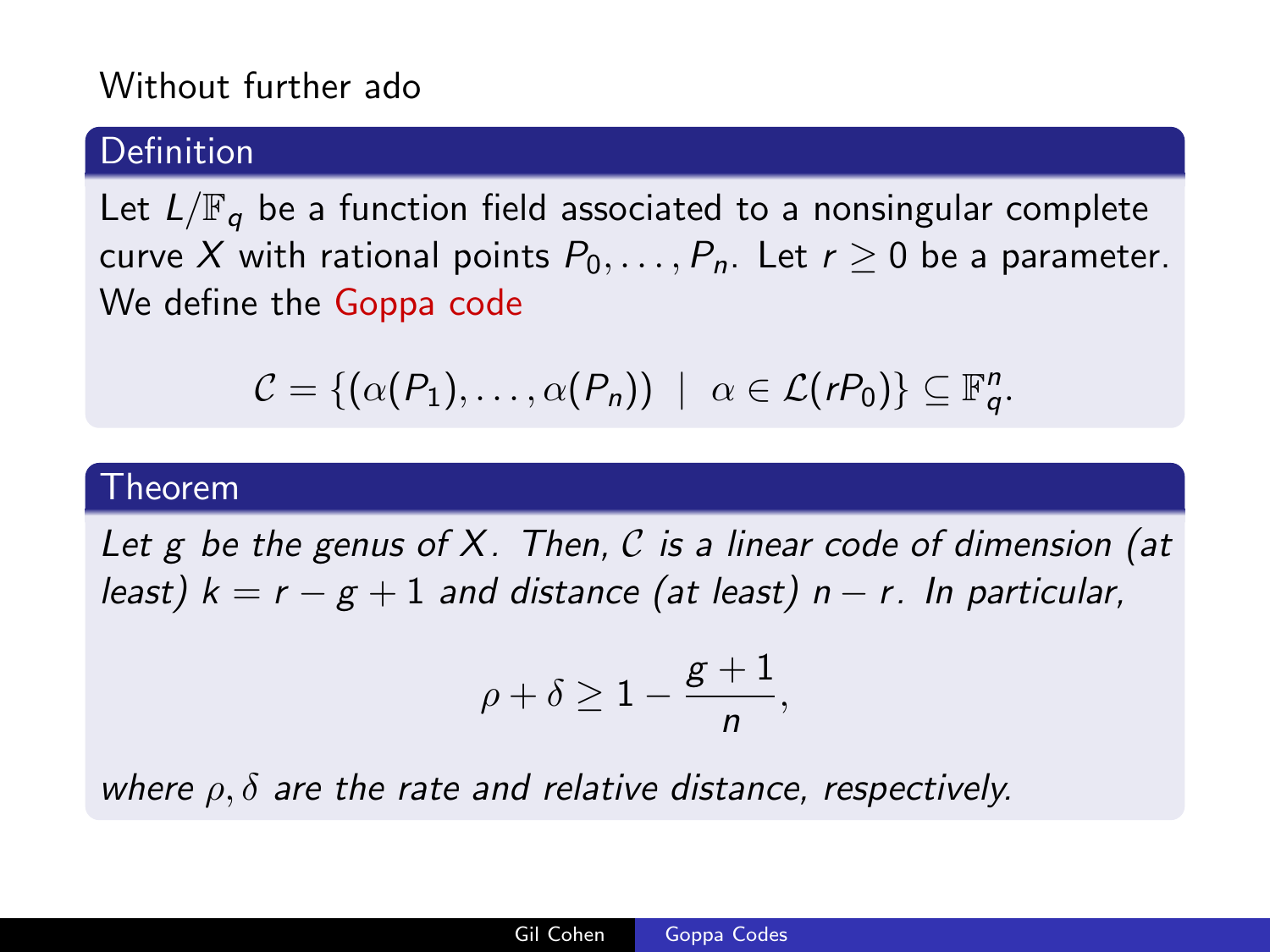### Proof.

First observe that C is well-defined. Indeed,  $\alpha$  has poles only at  $P_0$ and so it is well-defined at  $P_1, \ldots, P_n$ . Furthermore, as  $P_1, \ldots, P_n$ are rational points,  $\alpha(P_i)\in\mathcal{K}_{P_i}\cong\mathbb{F}_q.$  Linearity follows since  $\alpha(P_i) + \beta(P_i) = (\alpha + \beta)(P_i).$ 

**Distance analysis.** Take  $0 \neq \alpha \in \mathcal{L}(rP_0)$ . Assume  $P_{i_1}, \ldots, P_{i_z}$  are zeros of  $\alpha$ . Then,

$$
\alpha\in\mathcal{L}(rP_0-(P_{i_1}+\cdots+P_{i_z}))
$$

Thus,  $\ell(rP_0-(P_{i_1}+\cdots+P_{i_z}))>0$  and so

$$
r-z=\deg (rP_0-(P_{i_1}+\cdots+P_{i_z}))\geq 0.
$$

Thus,  $z \le r$  implying that the distance of C is at least  $n - r$ . **Rate analysis.** The assertion regarding  $k = \dim C$  follows by

Riemann's Theorem.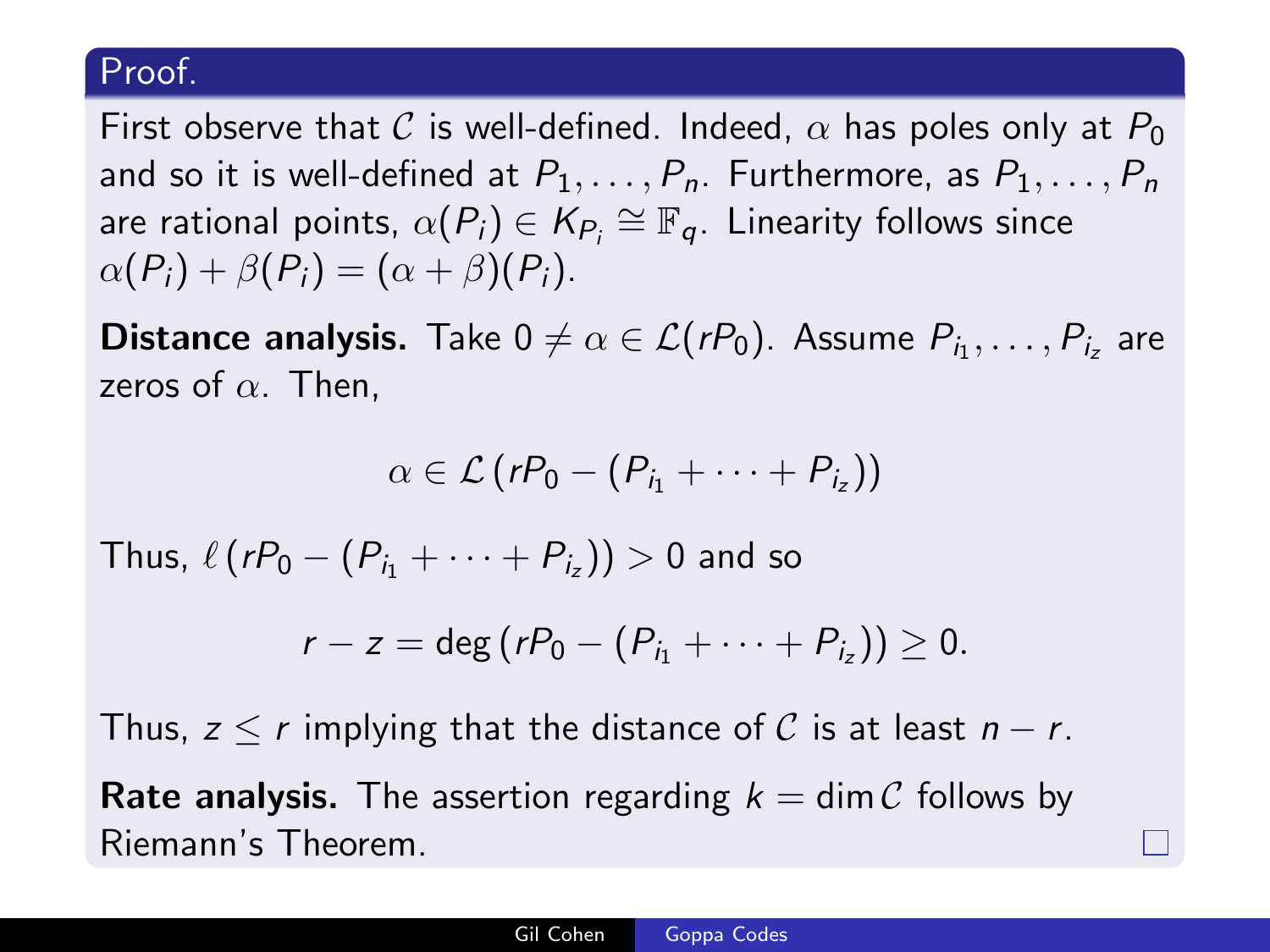## Discussion

Let  $L/\mathbb{F}_q$  be a function field associated to a nonsingular complete curve  $X$ . Let g be the genus of  $X$  and n the number of rational points on X.

In light of the theorem above, for a given prime power q we would like to find a nonsingular complete curve  $X$  that minimizes the quantity  $g/n$ .

This turns out to be an extremely deep problem.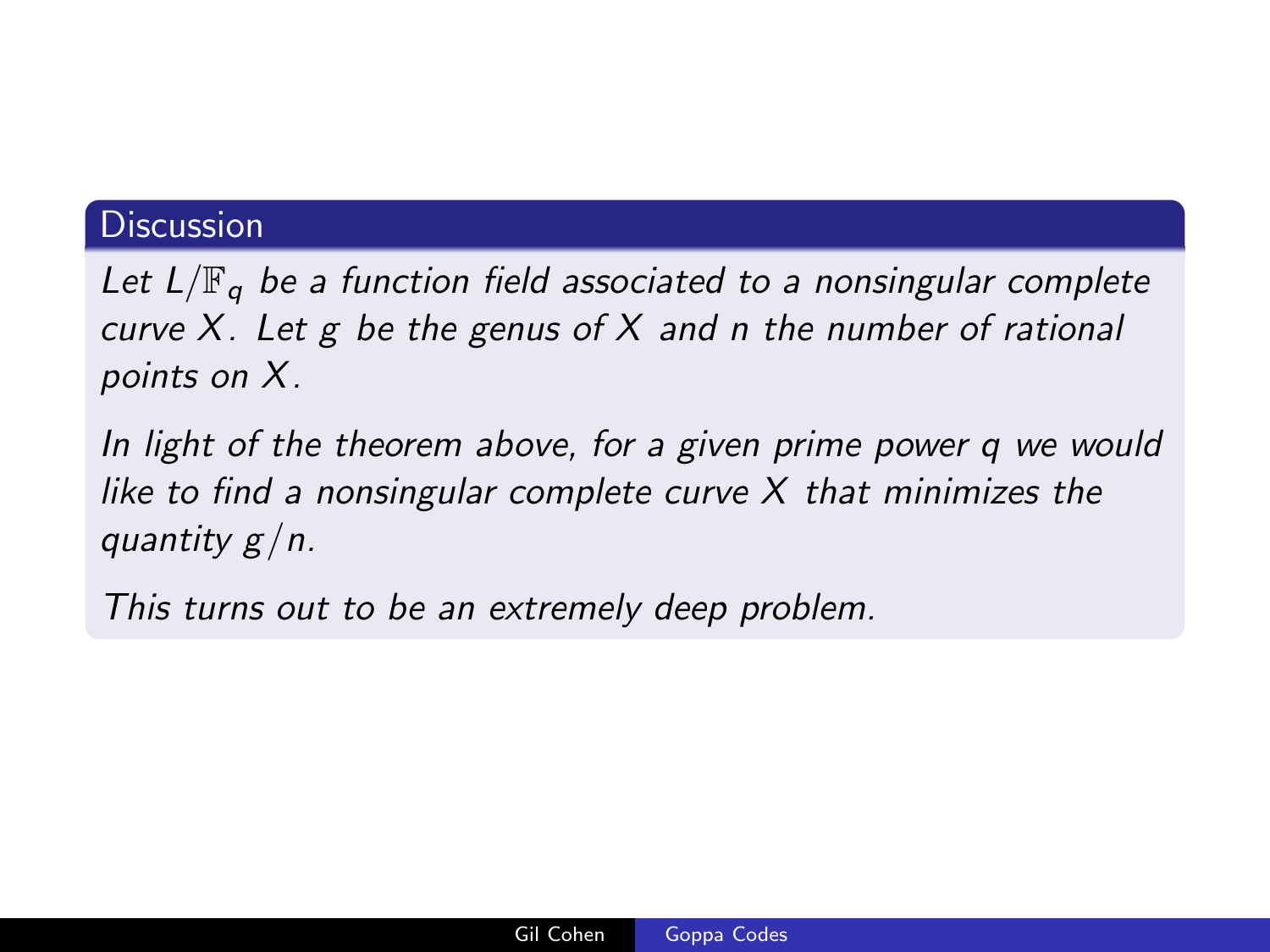### **Discussion**

The Hasse-Weil bound (1948) which is equivalent to the validity of Riemann's Hypothesis for the Zeta function associated to the curve gives

$$
\frac{\mathsf{g}}{n} \geq \frac{1}{2\sqrt{q}}.
$$

This can be sharpened further based on ideas by Ihara.

### Theorem (Drinfeld-Vladut (1983))

$$
\frac{\mathsf{g}}{n} \geq \frac{1}{\sqrt{\mathsf{q}}-1}.
$$